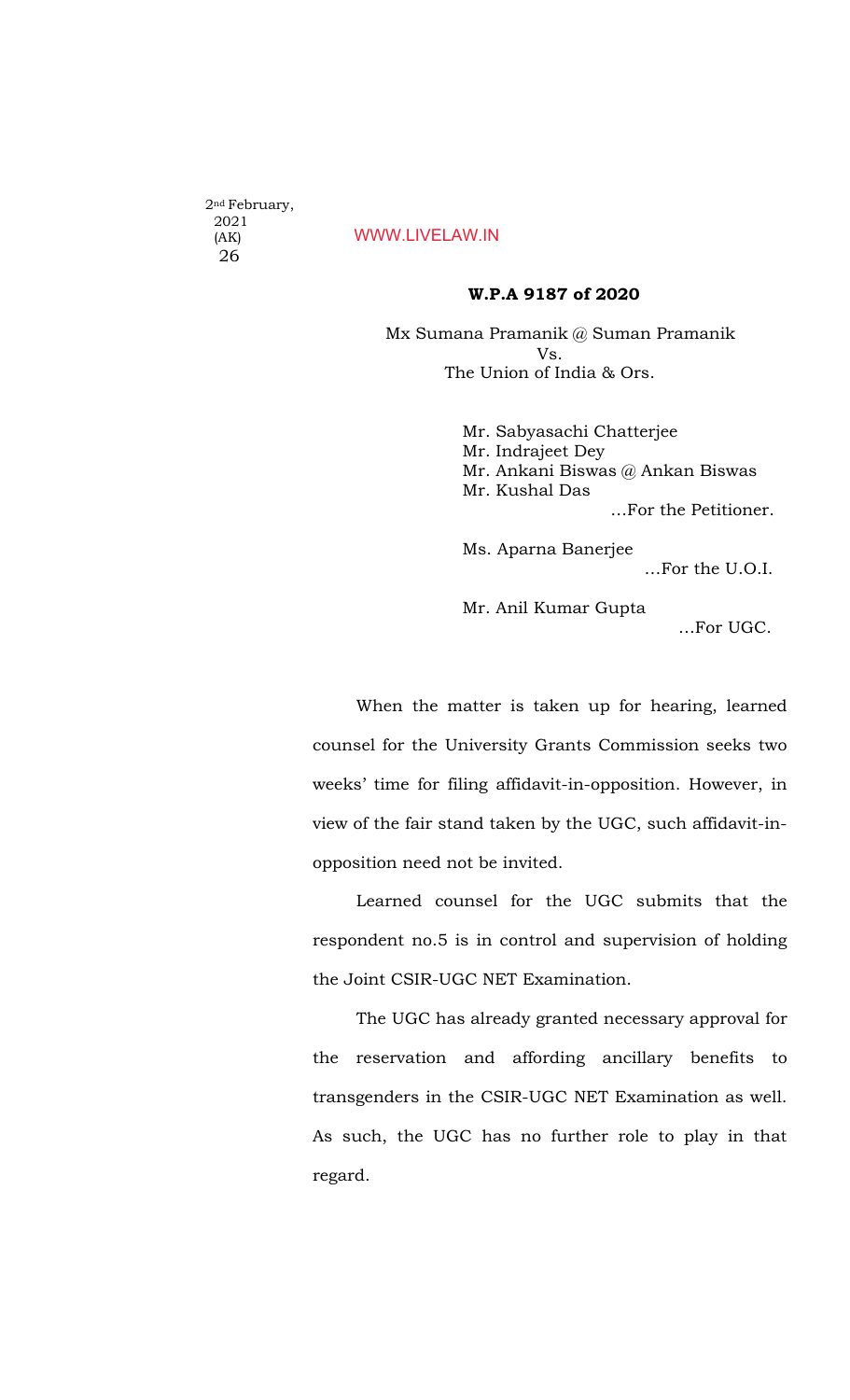### WWW.LIVELAW.IN

Despite service, none appears for the respondent no.5 on the second consecutive day that the matter is taken up for hearing.

It is palpably clear that there is no rhyme or reason for there being no reservation, age relaxation and fee concession for the transgender community in the Joint CSIR-UGC NET Examination, despite the approval in that regard having been granted by the UGC, particularly since such reservation and benefits have been accorded in the CSIR-UGC NET Examinations, which stands on more or less equal footing.

The transgender community, it has been categorically held by the Supreme Court, in particular in *National Legal Services Authority Vs. Union of India & Ors.* in W.P. (C) Nos. 400 of 2012 and 604 of 2013 where, the Supreme Court, vide an order dated April 15, 2014 categorically upholding transgender persons' right to decide their self/identified gender and the Central and State Governments were directed to grant legal recognition of their gender identity, such as male, female or as third gender.

That apart, it is well-known that the transgender communities are required to be accorded equal status as the other prevalent genders of society.

Contravention of such fundamental right of the transgenders not only hits at Article 14 of the

2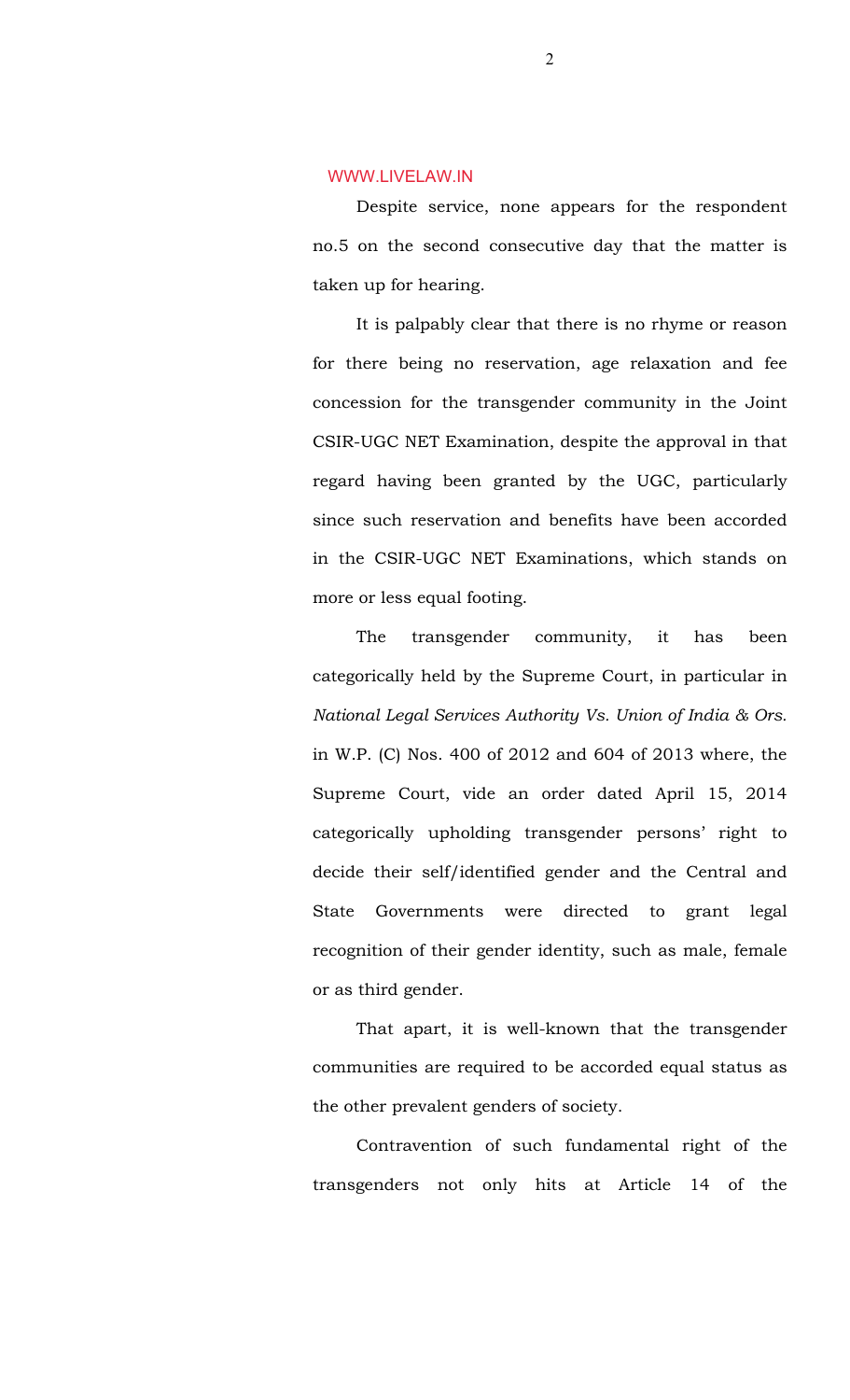#### WWW.LIVELAW.IN

Constitution of India but the right to life as enshrined in the Constitution itself.

The right to life, it has been held time and again by various judgments of the Supreme Court and High Courts, includes the right to live with dignity. As such, non-grant of such reservation, age relaxation and fee concession to transgender persons in the Joint CSIR-UGC NET Examinations is unacceptable and patently violative of Articles 14 and 21 of the Constitution of India.

Accordingly, W.P.A. 9187 of 2020 is allowed, directing respondent no.5 to immediately provide for reservation, age relaxation and fee concession for the category of transgenders, along with the other reserved categories, for the Joint CSIR-UGC NET Examinations at all levels.

Such reservation shall be accorded immediately upon communication of this order to the respondent no.5. The petitioner is directed to communicate this order to the respondent no.5 as expeditiously as possible.

Respondent no.5 shall act upon advocate's communication and/or server copy of this order for the implementation of the same, without insisting upon prior production of a certified copy.

There will be no order as to costs.